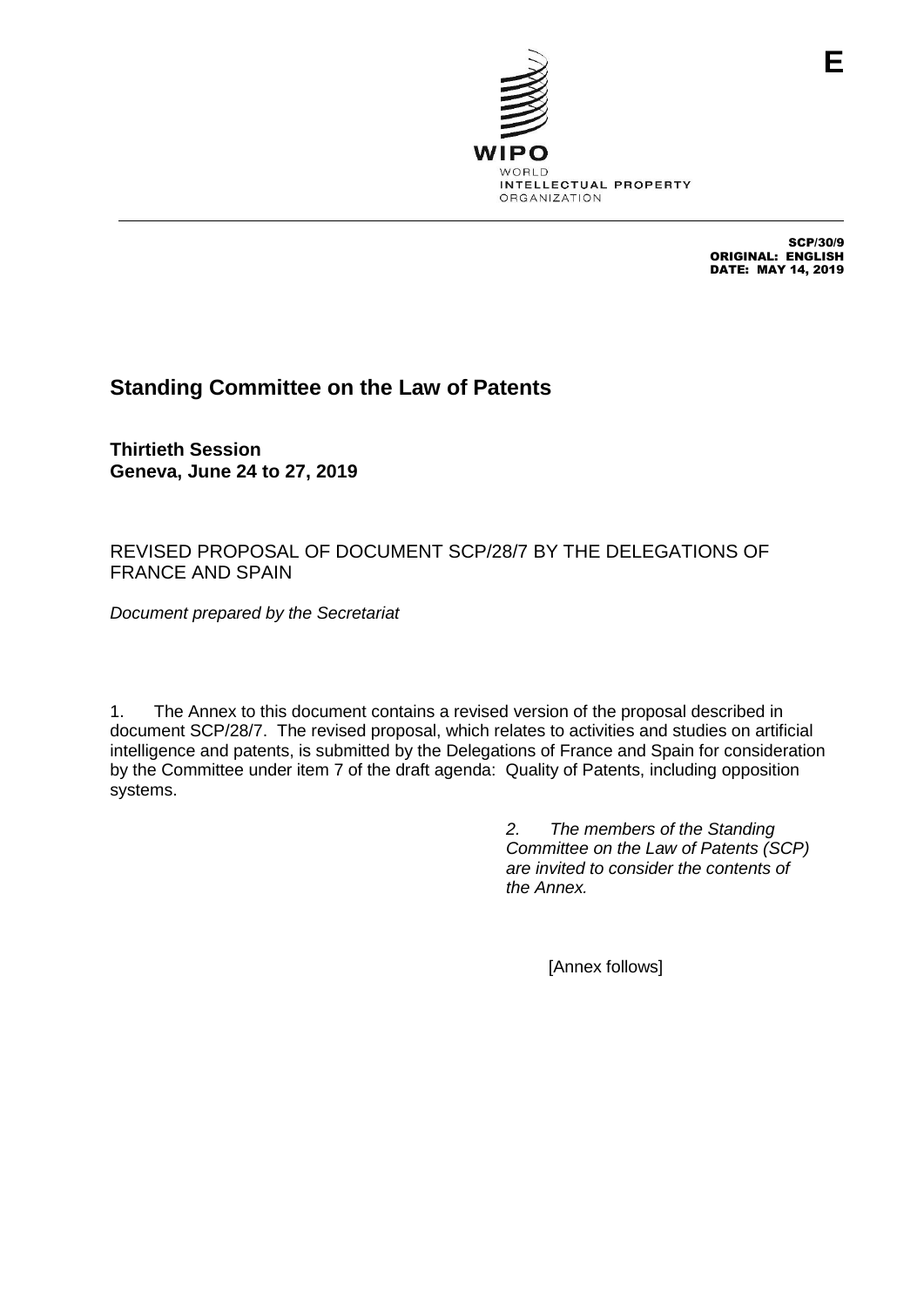## PROPOSAL BY THE DELEGATIONS OF FRANCE AND SPAIN ABOUT ACTIVITIES AND STUDIES ON ARTIFICIAL INTELLIGENCE AND PATENTS

1. The topic "quality of patents, including opposition systems" has been on the agenda of the Standing Committee on the Law of Patents (SCP) since its 16<sup>th</sup> session.

2. Throughout these years, the Secretariat has carried out a series of studies on quality of patents (Inventive step, Sufficiency of disclosure, Reutilization of work done by other Offices, Opposition Systems, Concept of "Quality of patents", among others). It has also organized numerous sessions for sharing experiences. The availability to the general public of these studies, as well as of the presentations provided during sharing sessions, has contributed to increasing knowledge on various topics closely related to substantive patent law.

3. In recent years there have been dizzying developments in the field of Artificial Intelligence that will sooner or later be reflected in patent law. As the only multilateral forum in this field, the Standing Committee on Patent Law cannot remain oblivious to this reality, where the so-called Artificial Intelligence is already becoming part of our everyday lives.

4. WIPO has already shown that it is aware of this reality, as seen in the report published in February 2018, where 37 Intellectual Property Offices indicated how they use these new technologies in their management. The Director General of WIPO, at the opening of the meeting about this topic held in May 2018, also stated that efforts should be made to explore how to cooperate internationally in this regard in order to avoid duplication of effort.

5. The report "WIPO Technology Trends – Artificial Intelligence" offers a thorough analysis of statistical data concerning Artificial Intelligence (AI) and Patents, identifying trends, key players, geographical spread and market activity. Nevertheless, neither patent-law related issues nor the AI-based patent searchers have been tackled in said report.

6. The French and the Spanish delegations therefore believe that it is in the interest of all member states that this Committee should devote its attention to these issues.

7. The Secretariat has already been asked to prepare an information document on patents and new technologies for this session of the Committee.

8. Following this information document, and in order to respond to the questions raised, these delegations requested that the Secretariat of the Committee undertake a series of activities concerning artificial intelligence and patents, including "experience exchange sessions" and studies on the various issues related to the "patentability of artificial intelligence" and "the use of artificial intelligence for the search for the state of the art" if possible with the help of recognized specialists in this field.

9. As a first step, the Secretariat could organize a session at SCP/31 to share experiences and information on the use of artificial intelligence for the examination of patent applications.

10. The Committee could focus in particular on assisted patent searching (for prior art), automatic patent classification, use of chatboxes for clients and/or examiners, automatic translation, automatic detection of exclusion from patentability and automatic detection of problems/solutions in patent documents.